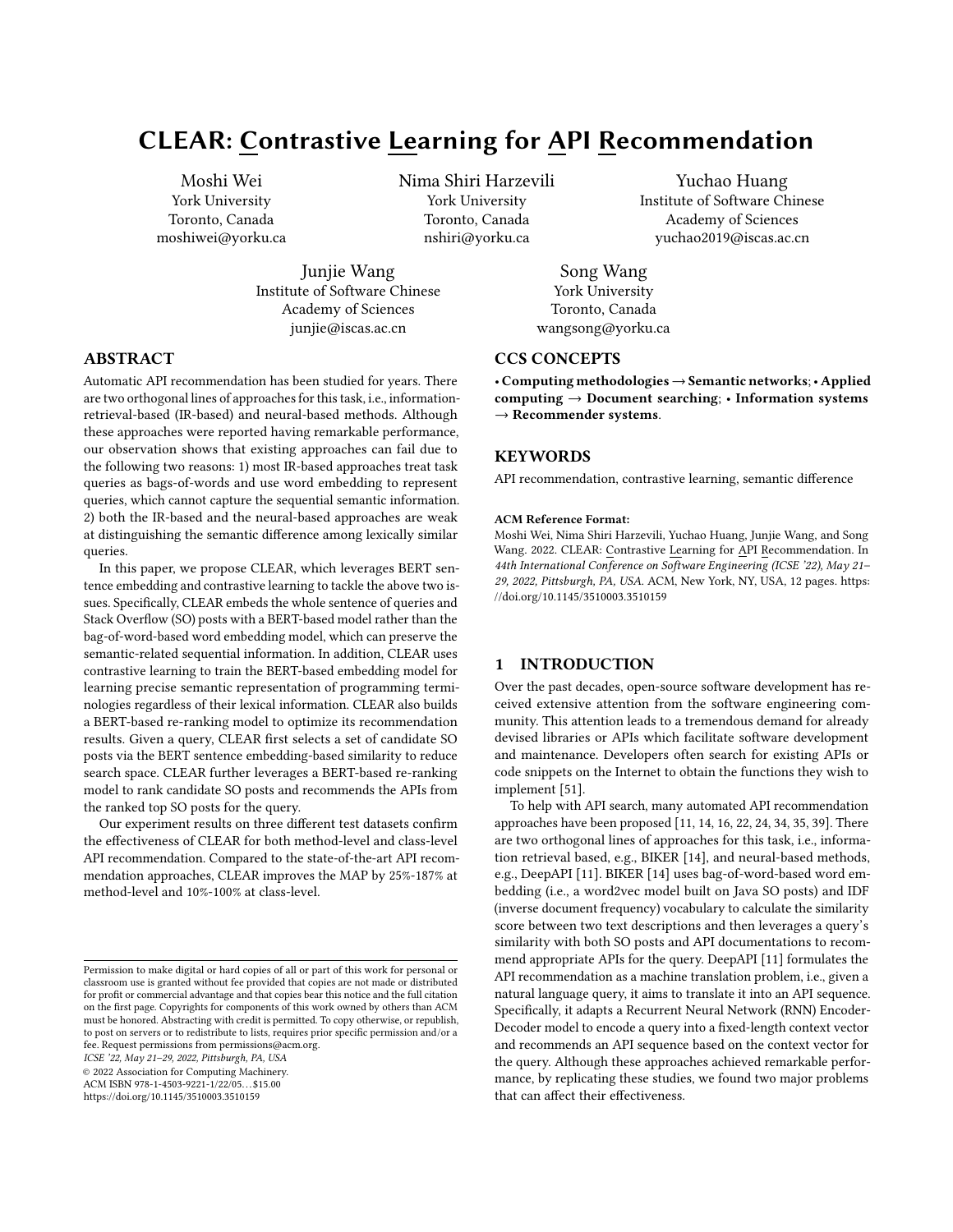The first problem is that these IR-based approaches (e.g., BIKER) treat queries and SO posts as bag-of-words and use word embedding to represent queries [\[12\]](#page-10-4), which cannot capture the semanticrelated sequential information. For example, given a real-world query "Convert String to Calendar Object in Java"<sup>[1](#page-1-0)</sup>, BIKER cannot recommend the correct API and the top API recommended by BIKER is "java.time.LocalDate.parse" from the most similar post identified by BIKER, i.e., "Convert Java Gregorian Calendar to String"<sup>[2](#page-1-1)</sup>, whose intent is opposite to the intent of the query. BIKER fails to retrieve the correct answer for the above query because of its bag-of-words-based representation, which cannot capture the semantic-related sequential information. To properly represent the semantic-related sequential information of the text descriptions, the embedding of queries and SO posts has to be considered comprehensively instead of using bag-of-words.

The second problem is that both the IR-based and the neuralbased approaches are weak at distinguishing the semantic difference among quires that are lexically similar. For example, given a real-world query "Filereader.read() method not working"<sup>[3](#page-1-2)</sup>, neither BIKER nor DeepAPI can recommend a correct API. Specifically, The most likely API recommended by BIKER is "java.io.RandomAccessFile . read" from the post "BufferedReader read() not working"<sup>[4](#page-1-3)</sup>, as the text descriptions of the query and the post are almost identical except the terminology "Filereader" and "BufferedReader". However, the answer to this query is "java.io.OutputStreamWriter .flush". The root cause of such a failure of BIKER is that the two quires are lexically close but semantically different. BIKER's word2vec embedding relies on the context of the words in a text description. However, the above example shows that only using the context of the words is not enough to distinguish the semantic of the query in API recommendation tasks. For DeepAPI, we experiment with the above two queries "Filereader.read() method not working" and "BufferedReader read() not working", while DeepAPI generates the same API sequence for both queries, i.e., {"String.length", "Object.toString"}, which is incorrect as these two queries have different semantics. One of the reasons for such a failure is that DeepAPI uses an RNN Encoder-Decoder base architecture to encode every query into a fixed-length context vector and generates an API sequence based on the overall context of the query. Thus, due to the above nature of RNN, DeepAPI often fails for similar queries that have different key words [\[1,](#page-10-5) [10\]](#page-10-6).

To alleviate the above two problems, we propose CLEAR, an API recommendation approach based on BERT sentence embedding [\[7\]](#page-10-7) and contrastive learning [\[25\]](#page-11-6). Specifically, to solve the first issue, CLEAR uses a BERT-based model to embed text descriptions of queries and SO posts, which produces the embedding of the whole sentence of an API query while taking sequential information into consideration rather than combining the embedding of each word (i.e., bag-of-words). For solving the second issue, CLEAR uses contrastive learning to train the BERT sentence embedding model for learning semantically equivalent representation

of queries or SO posts regardless their lexical information. Given a query, CLEAR first selects a set of candidate SO posts via the BERT sentence embedding-based similarity to reduce search space. CLEAR further leverages a BERT-based classification model to rerank candidate SO posts and recommend the APIs from the ranked top SO posts for the query.

In order to evaluate the effectiveness of CLEAR, we re-use the dataset from BIKER [\[14\]](#page-10-1). Specifically, we have developed three test sets derived from BIKER's dataset for testing. The first is BIKER's manually created test dataset, the second is randomly selected 1k sample SO posts to alleviate potential human bias. Since around 10% posts in SO contain multiple APIs, in order to test the performance on the scenario of multi-API answers, we added a third test dataset, which is 1K randomly selected sample SO posts with multiple APIs in answers. We use the corpus that excludes these testing data as our training dataset to train CLEAR. The results show that CLEAR outperforms the state-of-the-art information retrieval based and neural-based approaches (i.e., BIKER [\[14\]](#page-10-1) and DeepAPI [\[11\]](#page-10-0) respectively) significantly at both method- and classlevel on all three test sets. We also conduct a case study to evaluate CLEAR against the latest SO posts, and the results confirm the effectiveness and practical values of CLEAR. This paper makes the following contributions:

- We propose CLEAR, a novel API recommendation approach, which uses the BERT sentence embedding model to represent queries for capturing sequential semantic information and leverages contrastive training to train the BERT model for learning precise semantic representation of queries regardless of their lexical information.
- We evaluate CLEAR using three different test datasets, including test data from previous studies, 1k randomly selected SO posts, and 1k randomly selected SO posts with multi-API answers. Our experiment results confirm that CLEAR can significantly outperform the state-of-the-art baselines.
- We conduct a case study on the latest SO posts to evaluate the performance of CLEAR and our results suggest the practical value of CLEAR.
- We release the source code of CLEAR and the dataset of our experiments to help other researchers replicate and extend our study<sup>[5](#page-1-4)</sup>.

The rest of this paper is structured as follows. Section [2](#page-1-5) describes the background of this study. Section [3](#page-2-0) presents the framework of the proposed CLEAR. Section [4](#page-4-0) introduces experimental design, baselines, and research questions. Section [5](#page-6-0) analyzes the experiment results. Section [6](#page-8-0) discusses open questions and the threats to the validity of this work. Section [7](#page-9-0) surveys the related work and Section [8](#page-10-8) summarizes this paper.

# <span id="page-1-5"></span>2 BACKGROUND

## 2.1 Language Embedding

Language embedding technique is a method for converting words or sentences into numerical vectors [\[7,](#page-10-7) [28,](#page-11-7) [36\]](#page-11-8). The deep learningbased language models have been widely examined to be useful in capturing implicit semantics for natural language sentences.

<span id="page-1-0"></span> $1$ https://stackoverflow.com/questions/5301226/convert-string-to-calendar-object-injava

<span id="page-1-1"></span><sup>2</sup>https://stackoverflow.com/questions/24741696/convert-java-gregorian-calendar-tostring

<span id="page-1-2"></span><sup>3</sup>https://stackoverflow.com/questions/36427839/filereader-read-method-notworking

<span id="page-1-3"></span><sup>4</sup>https://stackoverflow.com/questions/43190995/bufferedreader-read-not-working

<span id="page-1-4"></span><sup>5</sup>Reproduction package link: https://github.com/Moshiii/CLEAR-replication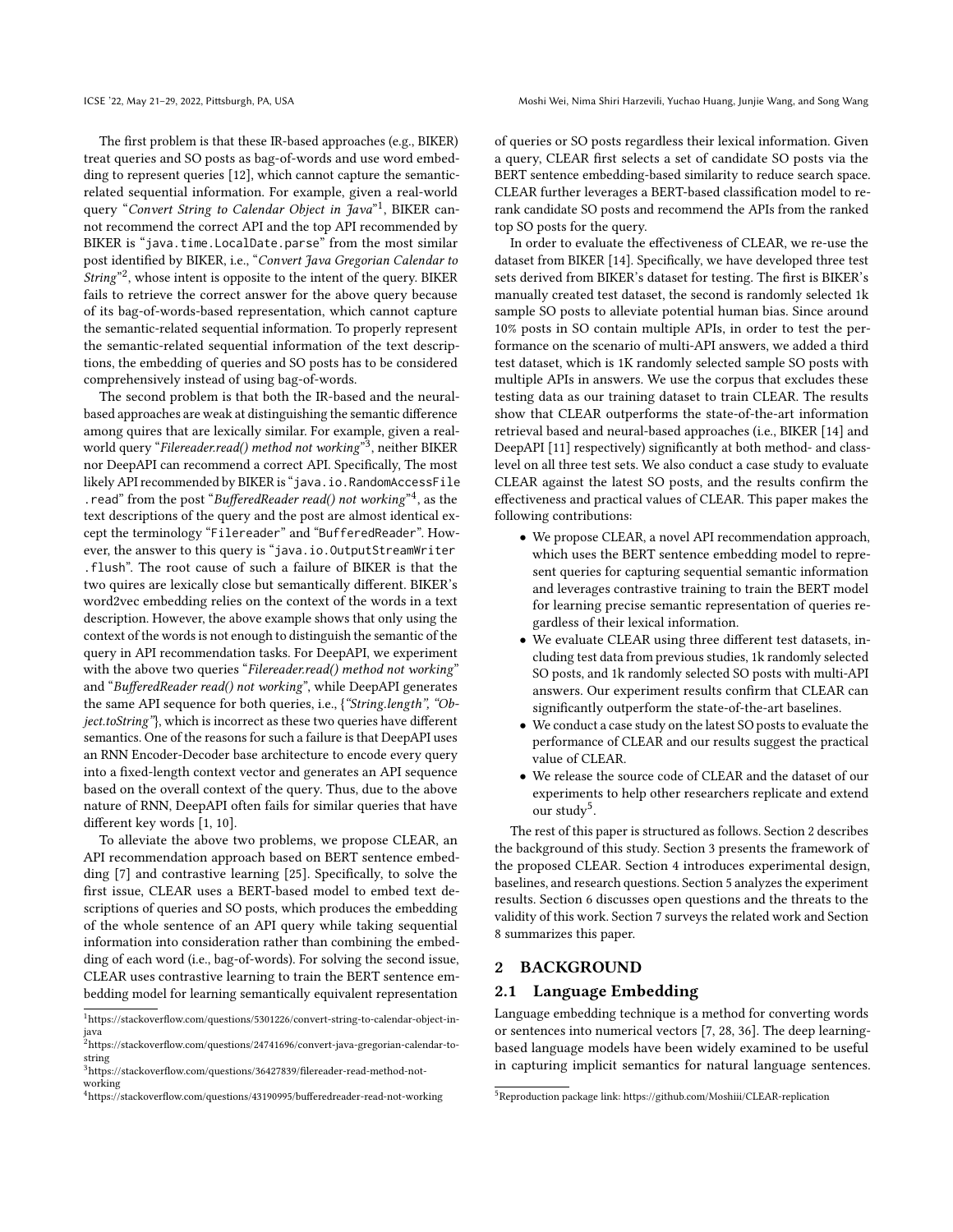There exist studies of language embedding on both word-level [\[20,](#page-10-9) [27\]](#page-11-9) and sentence-level [\[7,](#page-10-7) [28,](#page-11-7) [36\]](#page-11-8). Typical deep learning language embedding models include GPT [\[32\]](#page-11-10) and BERT [\[7\]](#page-10-7).

GPT [\[32\]](#page-11-10) introduces minimal task-specific parameters and is trained on the downstream tasks by simply fine-tuning all pretrained parameters. BERT [\[7\]](#page-10-7) is deep learning language embedding based on transformer units. It uses a 12-layer or 24-layer transformer layer with a multi-head attention mechanism as feature extraction, and then uses a regression function to generate the final output. BERT model can be used for multiple tasks, e.g., sentence embedding, classification, question-answer tasks, sentence tagging, etc., with different minor adaptions [\[7\]](#page-10-7).

In this paper, we use the BERT model for two different tasks. First, we use BERT as sentence embedding to represent the text of queries and SO posts for preserving their semantic information regardless of their lexical information. Second, we use BERT as a binary SO post classifier to re-rank the retrieved SO posts for a given query. For both the two tasks, we use RoBERTa model, a stateof-the-art BERT variant [\[17\]](#page-10-10). For sentence embedding, we adopt the contrastive learning process to train the model, we provide an input sample to the model and take the output vector of the model as the sentence embedding of the input. For re-ranking posts, following existing work [\[7\]](#page-10-7), we use the joint embedding training process to train the classifier, which takes paired posts as input and the label is whether or not they have the same APIs.

The difference of RoBERTa to the original BERT model is that RoBERTa applied different training processes and distillations in training [\[29\]](#page-11-11), which reduces the number of parameters while increasing the robustness of the BERT model.

#### 2.2 Contrastive Learning

Contrastive learning [\[25\]](#page-11-6) is a deep neural network training process that takes paired sentences as input and uses the similarity in the paired sentences as labels. The training goal is to learn the relationship between sentences, i.e., whether two sentences are semantically similar regardless of their lexical similarity. Hoffer et al. [\[13\]](#page-10-11) proposed the triplet network for contrastive training. It requires a triplet  $(S, P, N)$  as the input, where S corresponds to the original query,  $P$  refers to the positive equivalent of  $S$ , and  $N$  is the negative one.

In this work, we use contrastive learning to train a RoBERTa [\[17\]](#page-10-10) model for sentence embedding. For a given post in the training data, its positive posts are posts with the same answer and negative posts are posts with different answers.

## 2.3 Joint Embedding Training

Joint embedding training [\[7\]](#page-10-7) was widely used to train BERT as a classification model. Figure [1](#page-2-1) shows the architecture of joint embedding training for BERT. BERT [\[7\]](#page-10-7) provides a special token [SEP], which allows two posts to be concatenated as input. In joint embedding training, [SEP] is used to identify the end of the first post. The process of joint embedding training is fine-tuning the model with pairs of posts to the target that if given two semantic equivalent posts, the model returns 1, otherwise returns 0. The loss function we use for joint embedding training is the classic

<span id="page-2-1"></span>

Figure 1: Joint embedding training

cross-entropy loss function (i.e., Loss):

$$
Loss = -(y * log(\hat{y}) + (1 - y) * log(1 - \hat{y}))
$$
 (1)

where  $y$  indicates whether the given two posts are semantically equivalent, and  $\hat{y}$  is the prediction of the re-ranking model.

In this work, we leverage joint embedding training to train a RoBERTa based classification model to re-rank the retrieved SO posts for a given query.

# <span id="page-2-0"></span>3 APPROACH

Figure [2](#page-3-0) shows the pipeline of CLEAR, which consists of two parts: language model building (section [3.1\)](#page-2-2) and searching relevant APIs (section [3.2\)](#page-4-1). The language model building process contains four steps, i.e., post triplets construction (Section [3.1.1\)](#page-2-3), BERT sentence embedding with contrastive learning (Section [3.1.2\)](#page-3-1), candidate posts filtering (Section [3.1.3\)](#page-3-2), and the joint embedding training based reranking model (Section [3.1.4\)](#page-4-2).

#### <span id="page-2-2"></span>3.1 Building BERT-base Language Models

<span id="page-2-3"></span>3.1.1 Post Triplets Construction. The format of the training data used in the contrastive training process is different from the traditional natural language processing tasks, e.g., sentiment analysis, where the inputs are sentences and the outputs are the labels. Contrastive training requires triplets as inputs [\[13\]](#page-10-11). Every single triplet is a combination of three posts, which are an input query  $S$ , a positive sample post  $P$  that is semantically equivalent to  $S$ , and a negative sample post  $N$  that is not related to  $S$  and  $P$ . Therefore, the training corpus needs to be converted to triplets. For example, given an input query "Java string split with multiple delimeters", the triplet  $(S, P, N)$  can be ("Java string split with multiple delimeters", How to split a path using StringTokenizer?","How to load a file across the network and handle it as a String"). Algorithm [1](#page-3-3) shows the process of generating training triplets.

Our triplets generation algorithm has two parameters, i.e.,  $p$  is the number of positive samples and  $n$  is the number of negative sampling for a training instance. When generating the triplets, each question needs to be paired with positive and negative samples. For each question *item* in  $T$ , we use function  $get\_equivalent\_subset()$ to get its positive posts, i.e., posts that have the same answer with item. In addition, we consider posts that have a different answer from *item* as the negative posts of *item*.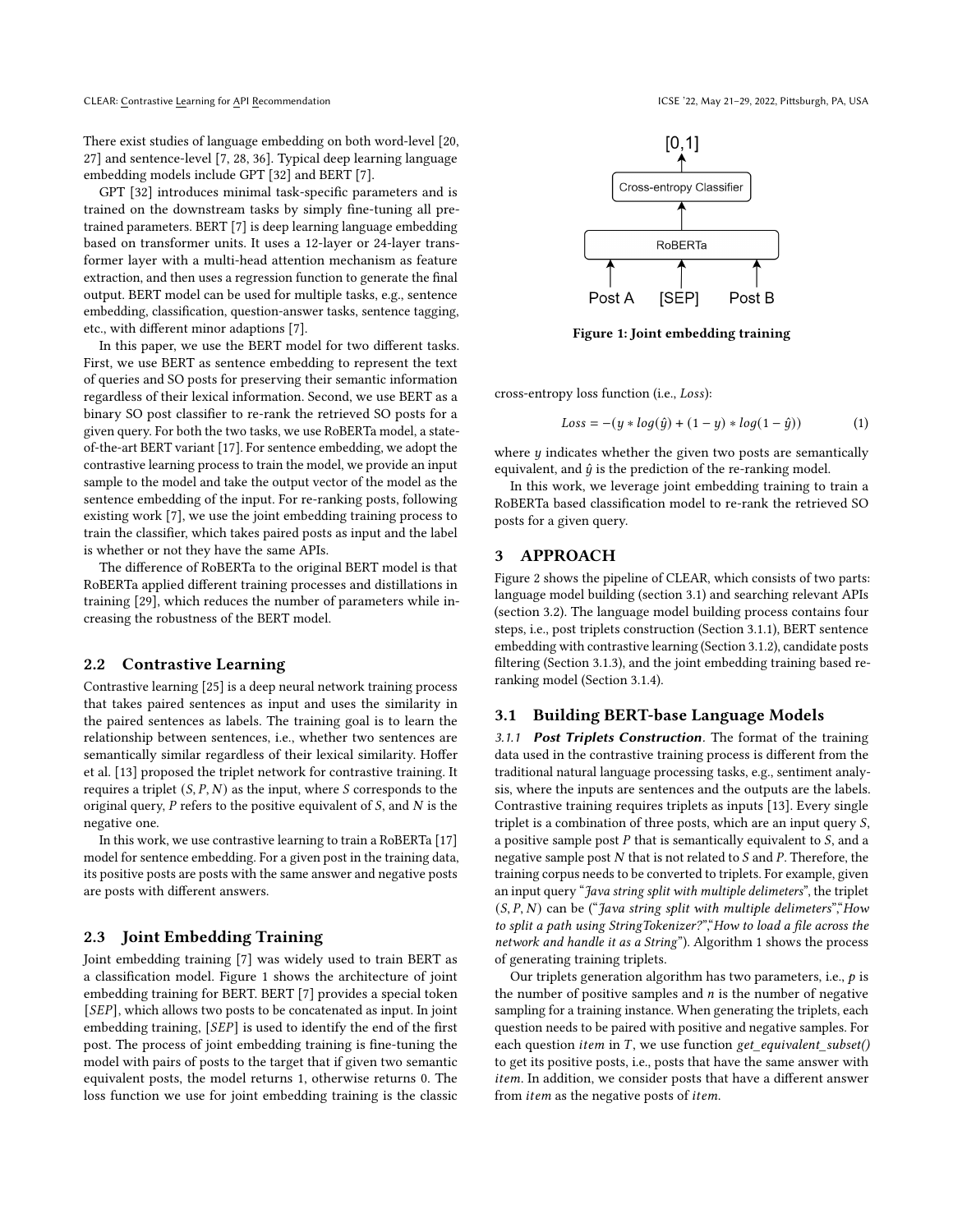<span id="page-3-0"></span>



<span id="page-3-3"></span>Result: Tuple list of element (S, P, N) def  $getTriplets(p: int, n: int, T: list < question, answer>):$ result\_list = new list() // initialize empty result list for item in T do  $S = item[0]/question$  sentence answer = item $[1]$ T\_P= get\_equivalent\_subset(T, answer)  $T_N = set(T) - set(T_P)$  $P_{\text{list}} = \text{random\_sample}(T_P, p)$  $N_$ list = random\_sample( $T_N$ , n) for item P in P list do for item N in N list do result\_list.append(S, P, N) end end end return result\_list

Note that, the ratio between positive and negative samples is important in contrastive training, different configurations may impact the result significantly [\[15,](#page-10-12) [41\]](#page-11-12). In our algorithm, To find the best configurations, i.e.,  $p$  and  $n$ , we perform a grid search with a list of candidate values for both  $p$  and  $n$ , which are 1, 3, 5, 10, and 15. We use  $p$  and  $n$  that can achieve the best performance in our experiment (details are in Section [4.2\)](#page-4-3). For APIs that do not have  $p$  positive samples, we use all their positive samples. We perform random sampling on the APIs that exceed  $p$  or  $n$  to limit the number of positive or negative samples.

<span id="page-3-1"></span>3.1.2 BERT Sentence Embedding Model. In this step, we use contrastive training to train the RoBERTa based sentence embedding model with the post triplets created in Section [3.1.1.](#page-2-3) The goal of this process is to learn a semantic presentation, with which similar samples stay close to each other, while dissimilar ones are far apart. Figure [4](#page-4-4) shows an illustration for this process. In the Figure, green points are positive posts that have the same API "Arrays.asList" with query  $S$ , and the red points are negative posts of  $S$ . With contrastive learning, the center green point  $S$  plays the role of an anchor, the positive samples are pulled towards the anchor and the negative samples are pushed away from the anchor.

<span id="page-3-4"></span>

Figure 3: Architecture for contrastively trainning RoBERTa based sentence embedding model

Figure [3](#page-3-4) shows the architecture of the contrastive learning used in our work, in which the RoBERTa [\[17\]](#page-10-10) model is the base model for sentence embedding, and we use a Pooling layer to connect the RoBERTa model and the triple network. Triple network has two layers, the first layer is three identical deep neural network models for feature extraction of input sentences. The feature extraction layer can also be replaced with other models or algorithms. The second layer of the triplet network is a loss function based on the cosine distance operator. The purpose of the loss function is to minimize the distance between similar sentences and maximize the distance between unrelated sentences. The training objective is to fine-tune the network so that the distance between the question S and the positive question  $P$  is closer than the distance between the question  $S$  and the negative question  $N$ . Formally, the training objective is to minimize the following function:

$$
max(||E_s - E_p|| - ||E_s - E_n|| + \epsilon, 0)
$$
\n(2)

<span id="page-3-2"></span>where  $E_s$ ,  $E_p$ , and  $E_n$  are the sentence embeddings of question S, P, and N.  $\epsilon$  is the margin of the distance between S and N. By default,  $\epsilon$  is set to 1, which means that the cosine distance between a question and its irrelevant question should be 1.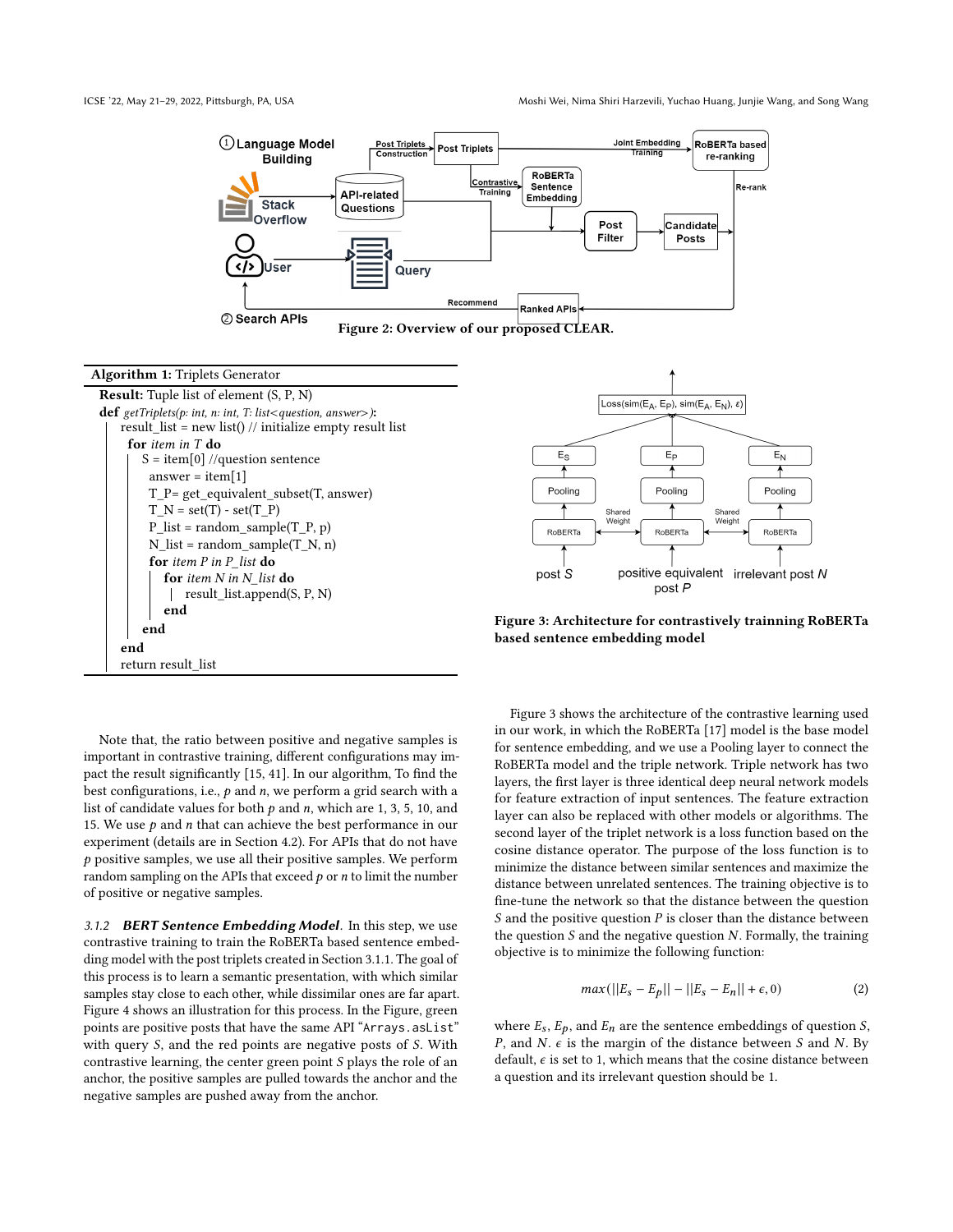#### CLEAR: Contrastive Learning for API Recommendation **ICSE 122, May 21-29, 2022, Pittsburgh, PA, USA**

<span id="page-4-4"></span>

Figure 4: Contrastive training for a single post.

3.1.3 **Candidate Posts Filter**. In this step, with the BERT sentence embedding built-in Section [3.1.2,](#page-3-1) we further filter out irrelevant questions for a given query and keep top-k questions for detecting candidate APIs. Following existing work [\[14\]](#page-10-1), CLEAR keeps top-50 similar questions as the candidates, since retrieving too many questions can introduce noise to the recommendation process. In this step, we use the euclidean distance between two questions as the metric to filter out irrelevant questions.

Note that, although our experimental results show that directly using the 50 candidate questions from the filter for API recommendation can achieve better performance than both BIKER and DeepAPI (details are in Section [5.1\)](#page-6-1), we observe that there exist noisy questions in the retrieved 50 candidate questions from the filter (one of the possible reasons is the low quality of SO posts [\[30\]](#page-11-13)), which could hurt the performance of API recommendation. Thus, a re-ranking model for the candidate posts is needed and details are in the next section.

<span id="page-4-2"></span>3.1.4 Candidate Post Re-ranking Model. The objective of our filter model (details are in Section [3.1.3\)](#page-3-2) is to filter out the number of irrelevant posts from the entire search space, while this re-ranking model is to optimize the ranking of the left  $k$  candidate posts from the filter model.

For semantic embedding re-ranking tasks, we choose the same BERT model, i.e., RoBERTa [\[17\]](#page-10-10), the state-of-the-art BERT-based model for semantic embedding re-ranking tasks, as the base model. Then, we fine-tune it with joint embedding training, which turns the RoBERTa into a classification model (details are in Section [2\)](#page-1-5), the label is whether two posts have the same APIs. For training the model, we first use the filter model (details are in Section [3.1.3\)](#page-3-2) to find the top-50 similar posts, i.e.,  $T_s = \{s_1, s_2, s_3, ... s_{50}\}\,$  for a post p in our training dataset. We then create 50 pairs from the post, i.e.,  $pairs = \{, , , ...  and the label$ of each pair is whether they have the same APIs. In total, we have around 1.7M pairs to train the RoBERTa based classification model. We use the predicted possibility to rank the 50 candidate posts.

#### <span id="page-4-1"></span>3.2 Search APIs

Given a natural language described query  $Q$ , the first step is to retrieve the top-k candidate questions from SO. CLEAR first uses the trained RoBERTa based sentence embedding model to transform it

into an embedding. CLEAR then uses the filter model to filter out irrelevant posts and get a list of candidates' posts based on the BERT sentence embedding. Then, in the re-ranking phase, the re-ranking model calculates the probability that  $Q$  and a given candidate post have the same label, we use the probability to rank the 50 candidate posts. We then extract the APIs from the ranked posts and output them as the recommendation to the query  $Q$ . After obtaining the ranked list of candidate APIs, CLEAR also summarizes supplementary information for  $Q$  to describe the API usage examples and help users decide which API should be chosen for their tasks. The supplementary information summarized by CLEAR considers two aspects, i.e., the title of similar questions and code snippets from these questions.

Note that, CLEAR recommends APIs at method-level by default. It can be easily adapted to class-level recommendations as well. In the case of API class searching, we remove the method name of the candidate API to adjust the candidate API to the class level.

## <span id="page-4-0"></span>**EXPERIMENT DESIGN**

## 4.1 Dataset

To evaluate the performance of CLEAR, we reuse SO data from the state-of-the-art approach BIKER [\[14\]](#page-10-1), which were collected from the official data dump of SO by following criteria: 1) the question is related to Java JDK programming, 2) the question should have a positive score, and 3) at least 1 answer to the question contains API entities and the answer's score should be positive.

The APIs were extracted from the code snippets in markdown scripts of the accepted answers in SO. In a markdown script, code snippets are wrapped by <code>tags. One can use regular expressions to localize the code snippets and further extract the APIs. In total, BIKER's dataset contains 33K Java-related questions. BIKER also provided a test dataset for evaluating its performance, which was manually created with a set of well-designed criteria, e.g., one of their criteria is the score of the question itself should be at least five, the details about the process are in their Section 4. The test data contains 413 questions along with their ground truth APIs. We use the title of these 413 questions as the query for API search.

Note that, BIKER's test dataset mainly contains SO posts with high quality, which cannot reflect the overall quality of SO posts. Thus, we have also created two different random test datasets which contain randomly selected SO posts for removing human bias (details are in Section [4.3\)](#page-5-0).

#### <span id="page-4-3"></span>4.2 Experiment Settings

We use Google Colab [\[2\]](#page-10-13) professional version for fine-tuning the models. The CPU we use is two Intel Xeon 2.20GHz CPU with 5G cache. The GPU resource we use is one NVIDIA V100 graphic card with 13G memory. We fine-tune the filtering model and the re-ranking model for five epochs each and then select the model with the best performance on the validation set.

The triplets generation algorithm in CLEAR has two parameters, i.e., the number of positive samples  $(p)$  and the number of negative samples  $(n)$ , which could affect the performance of CLEAR. To find the best values of these two parameters, we tune them together. For  $p$  and  $n$ , we experiment with five discrete values, i.e., 1, 3, 5, 10, and 15, which results in a combination of 25 model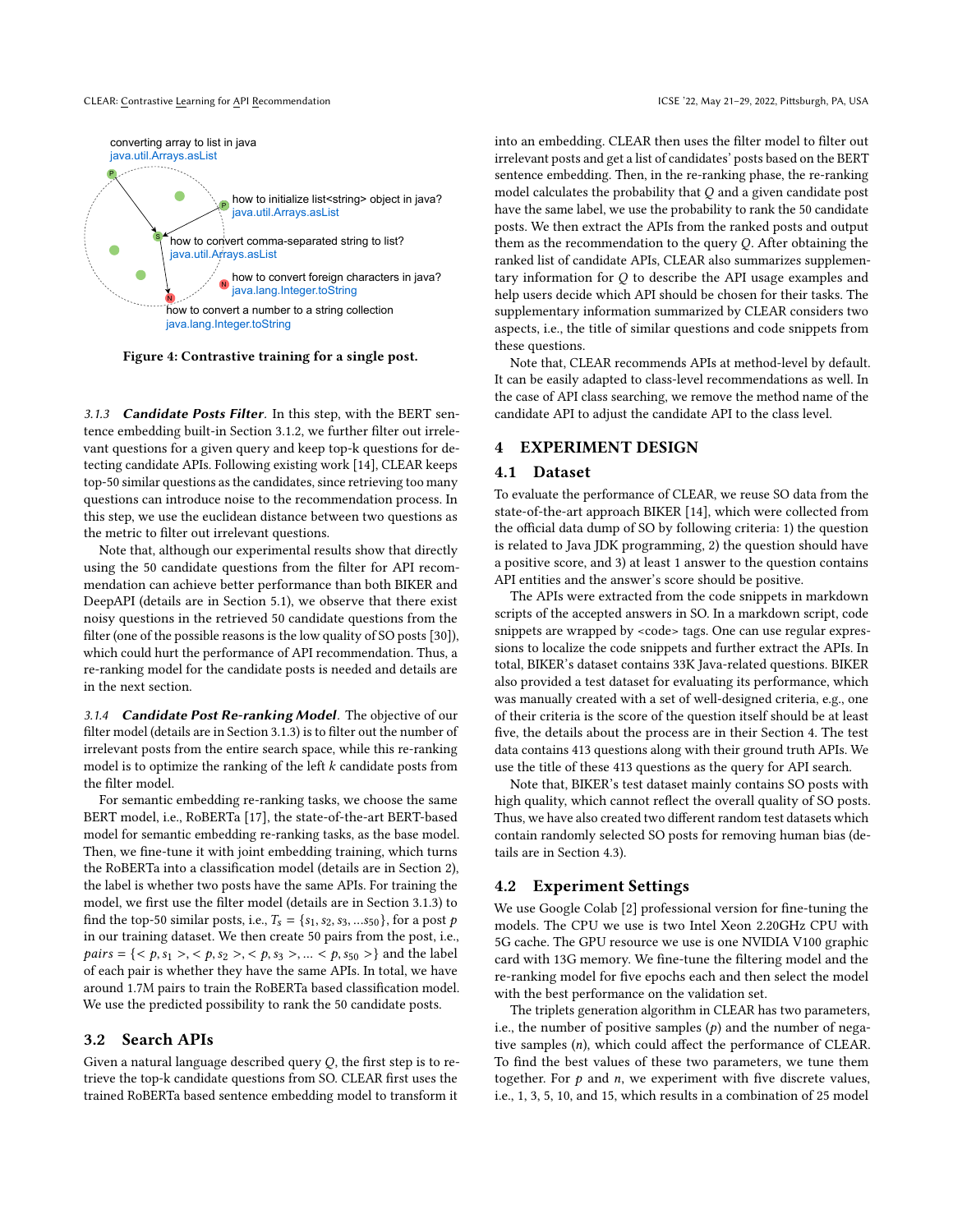<span id="page-5-1"></span>Table 1: Performance comparison of different (P)ositive sampling and (N)egative sampling settings.

| $P\backslash N$ |       | 3     | 5     | 10    | 15    |
|-----------------|-------|-------|-------|-------|-------|
| 1               | 0.004 | 0.032 | 0.027 | 0.036 | 0.027 |
| 3               | 0.184 | 0.332 | 0.392 | 0.463 | 0.416 |
| 5               | 0.376 | 0.512 | 0.552 | 0.766 | 0.76  |
| 10              | 0.524 | 0.704 | 0.652 | 0.828 | 0.784 |
| 15              | 0.624 | 0.684 | 0.736 | 0.72  | 0.784 |

configurations. Because the fine-tuning on the full data is very time-consuming, we perform the grid search on the model with a quarter of the training data. We train the filtering model until full convergence or up to 5 epochs to sufficiently train the models. The random seed is locked across the models to make sure the random sampling on positive and negative samples is consistent. We randomly select 5K posts as the test data for tuning these two parameters, and we use the accuracy of our filter model as a metric during our tuning. Following existing studies [\[6,](#page-10-14) [40\]](#page-11-14), we use the  $accuracy@1$  as the metric for parameter tuning, which is calculated as  $#( first match is correct) /#( test instances).$ 

Table [1](#page-5-1) shows the result of  $accuracy@1$  based on different parameter settings, in which the row and column indices are the numbers of positive and negative samples respectively. Overall, the performance of CLEAR increases with the increase of positive and negative samples, and the performance of CLEAR reaches the peak at the point where the number of positive and negative samples are both equal to 10. Thus, we set 10 positive samples and 10 negative samples for each training instance when training CLEAR in our experiments. In the case that there are less than 10 positive and negative samples, we include all positive and negative samples.

# <span id="page-5-0"></span>4.3 Evaluation Datasets

To comprehensively evaluate the performance of CLEAR, we adopt three test datasets covering three different scenarios, i.e., highquality SO posts (i.e., BIKER's test dataset), real-wold random SO posts, and SO posts with multi-API answers as our observation shows that around 10% posts in SO contain multiple APIs. The details of the three datasets are as follows:

- BIKER test dataset: is the evaluation dataset of BIKER, which contains 413 manually selected and verified SO queries with API answers.
- Random test dataset: contains 1K random selected SO queries with API answers from BIKER's training dataset.
- Multi-API test dataset: contains 1K random SO queries with multi-API answers from BIKER's training dataset.

During our experiments, questions from the test datasets and their duplicate questions were excluded from the training dataset.

#### <span id="page-5-3"></span>4.4 Baselines

We compared CLEAR with BIKER [\[14\]](#page-10-1), RACK [\[35\]](#page-11-4), and Deep-API [\[11\]](#page-10-0), which are three state-of-the-art API recommendation techniques. To show the impact of contrastive training, we also introduce a variant of the filter model without adopting the contrastive training, which is the pre-trained RoBERTa model. Note

that, BIKER and our CLEAR share a common procedure, i.e., a filter model to retrieve top k candidate posts and a re-ranking model to re-rank the candidate posts. Thus, we also introduce the filer models of BIKER and our CLEAR as the baselines.

Baseline1 (BIKER) [\[14\]](#page-10-1): first uses a mixture of TF-IDF and a trained Word2vec model to calculate the similarity of a given query and the SO posts and then the top 50 posts are selected as the candidates. Finally, it re-ranks the 50 candidates by using the similarity between the query and the corresponding official API document descriptions. To comprehensively compare it with CLEAR, we employ two related baselines, i.e., BIKER-filter (BIKER without re-ranking) and BIKER-complete (the whole approach).

Baseline2 (RACK) [\[35\]](#page-11-4): is a keyword-API mapping system that recommends APIs by matching keywords from the query. The keyword-API is constructed by mining the statistical relationship between the SO questions and the accepted answers of questions. Please note that RACK only recommends API at the class level.

Baseline3 (DeepAPI) [\[11\]](#page-10-0): models API recommendation task as a machine translation problem. It uses a Recurrent Neural Network (RNN) Encoder-Decoder model to encode a given query into a fixedlength context vector, and generate an API-method sequence based on the context vector. The author of DeepAPI provided an online tool for testing and evaluation. However, the website is not available currently due to the budget limit. Initially, we contacted the authors for their trained models, unfortunately, the author claimed that they did not maintain the trained models anymore. Then, we used its reproduction package<sup>[6](#page-5-2)</sup> and rigorously follow its instruction to re-train the DeepAPI model from scratch with its dataset. The training process takes 15 days and we achieve similar performance (regarding BLUE scores) as reported in the paper of DeepAPI. The reproduction model represents the best effort we made to reproduce the DeepAPI model. In this work, the evaluation of the DeepAPI model is performed on the reproduced model.

Baseline5 (Pre-trained RoBERTa filter): is the pre-trained RoBERTa model. We compare CLEAR-filter with RoBERTa to explore the performance increase introduced by contrastive learning. We use the same pre-trained RoBERTa model as used in CLEAR.

Baseline5 (CLEAR-filter): Since CLEAR has two steps, i.e., the filter model, and the re-ranking model, we separate the filter model from the re-ranking model to show the performance increase introduced by both of them.

## 4.5 Performance Measures

Following existing studies [\[14\]](#page-10-1), we use Mean reciprocal rank(MRR) [\[31,](#page-11-15) [45\]](#page-11-16), Mean average precision(MAP) [\[38\]](#page-11-17), Precision@k, and  $Recall@k$ , to evaluate the performance of API recommendation approaches. MRR and MAP are the widely accepted measurements for information retrieval. MRR measures the effort needed to find the first correct answer in the recommended list and MAP considers the ranks of all correct answers.

We also evaluate the performance with  $Precision@k$  and  $Recall@k$ , where  $k$  can be 1, 3, 5, and 10. For the search result of a query, precision and recall can be defined as follows:

$$
Precision@k = \frac{\#(relevant \ items \ retrieved)@k}{\#(retrieved \ items)}
$$
(3)

<span id="page-5-2"></span><sup>6</sup>https://github.com/guxd/deepAPI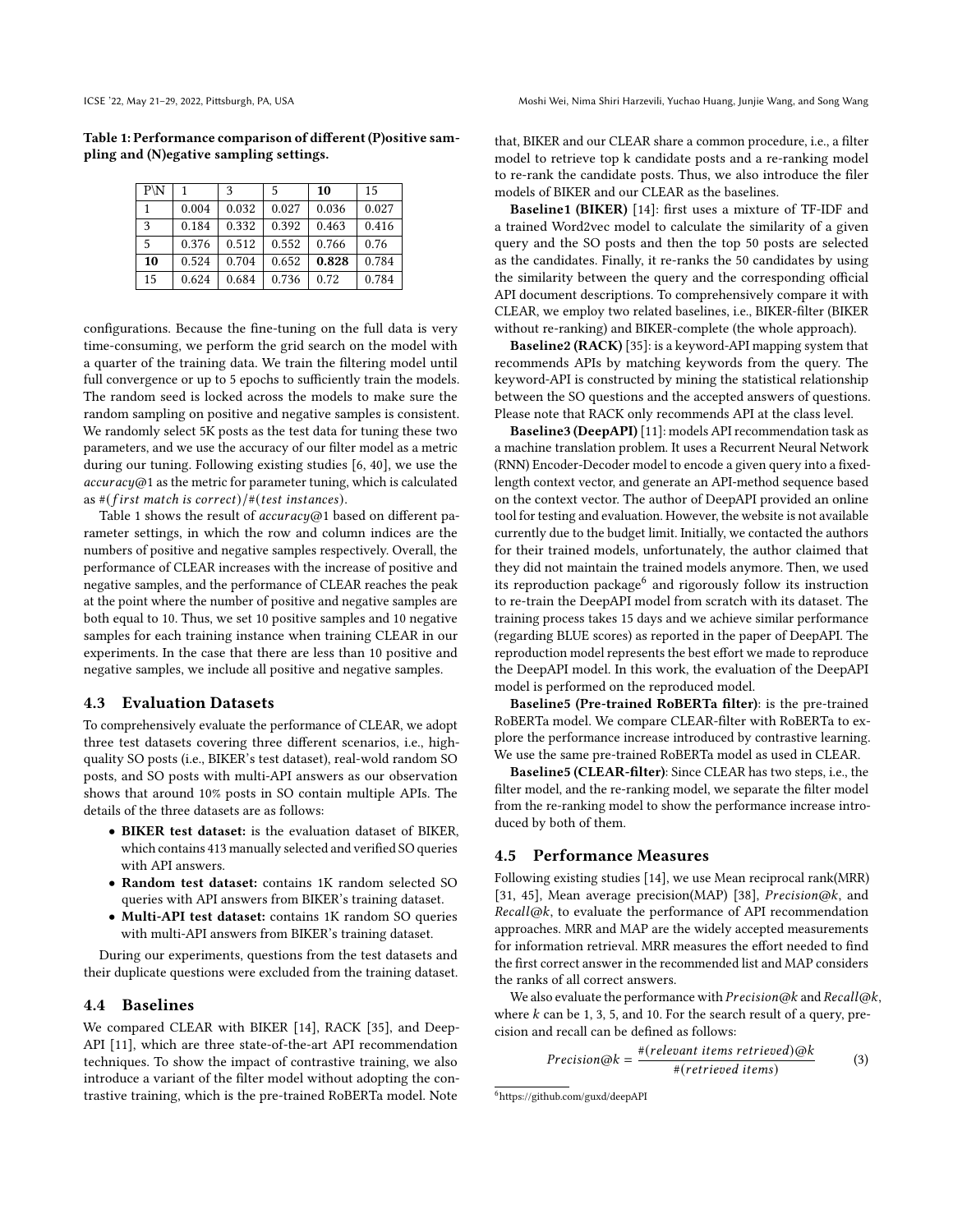CLEAR: Contrastive Learning for API Recommendation **ICSE 122, May 21-29, 2022, Pittsburgh, PA, USA** 

Recall@k = 
$$
\frac{\#(relevant \ items \ retrieved)@k}{\#(relevant \ items)}
$$
 (4)

where the  $# (relevant items retrieved)$  refers to the number of correctly recommended API, the  $#(retrieved items)$  refers to the number of total retrieved APIs, and the  $# ( relevant items)$  refers to the number of APIs in the answers of the queries.

## <span id="page-6-2"></span>4.6 Research Questions

To evaluate the performance of CLEAR, we design experiments to answer the following research questions:

RQ1: How effective is CLEAR comparing with existing API recommendation baselines at method-level?

RQ2: How effective is CLEAR comparing with existing API recommendation baselines at class-level?

RQ3: How does random sampling of triplet generation affect the performance of CLEAR?

In RQ1 and RQ2, we set out to investigate the performance of the CLEAR on method- and class-level API recommendation tasks. To demonstrate its advantages, we compare CLEAR with state-ofthe-art baselines (details are in Section [4.4\)](#page-5-3). In RQ3, we explore the impact of the random sampling process in the triplet generation algorithm (details are in Section [3.1.1\)](#page-2-3) on the performance of CLEAR.

## 4.7 Statistical Testing

In this paper, we use a parametric test to check the statistically significant difference in performance of different API recommendation baselines. We use the parametric Wilcoxon signed ranked test [\[50\]](#page-11-18), which has been widely used in many software engineering studies [\[21,](#page-10-15) [46](#page-11-19)[–48\]](#page-11-20). The advantage of the Wilcoxon test is that it does not require the results to follow any specific distribution. A p-value smaller than 0.05 indicates that the difference between the two baselines' performance is statistically significant.

#### <span id="page-6-0"></span>5 RESULT ANALYSIS

This section presents our experiment results and answers the three research questions asked in Section [4.6](#page-6-2) regarding the effectiveness of CLEAR at method-level API recommendation (Section [5.1\)](#page-6-1) and class-level API recommendation (Section [5.2\)](#page-6-3) and the impact of randomness in CLEAR (Section [5.3\)](#page-7-0).

# <span id="page-6-1"></span>5.1 RQ1: Effectiveness of CLEAR at Method-level

Experimental Method. To answer this research question, we compare CLEAR with the baselines listed in Section [4.4](#page-5-3) on the three different test datasets listed in Section [4.3.](#page-5-0) Note that, we exclude RACK in this research question as it recommends API at class-level only. Since BIKER's authors have published the replication pack- $age<sup>7</sup>$  $age<sup>7</sup>$  $age<sup>7</sup>$ , we directly use it to conduct experiments and compare with CLEAR. For DeepAPI, as we described in Section [4.4,](#page-5-3) we use the re-trained model for our experiments. Since DeepAPI recommends API sequence for a given query, we consider a recommendation is correct if any one of the APIs in the sequence is the ground truth

API of the query (the same comparison manner has also been used in the comparison of BIKER and DeepAPI in BIKER's paper [\[14\]](#page-10-1)).

Results. Table [2](#page-7-1) shows the result of CLEAR compared with the other baselines. As shown in the Table [2,](#page-7-1) overall CLEAR outperforms both BIKER (including both its filter model and re-ranking model) and DeepAPI. Note that, BIKER has the same performance reported in this work and its original paper [\[14\]](#page-10-1). However, different from the comparison reported in BIKER's paper [\[14\]](#page-10-1), where Deep-API's MRR and MAP are 0.183 and 0.155, in this study DeepAPI reports much worse performance, i.e., all MRRs and MAPs are below 0.1. The reason is that in paper [\[14\]](#page-10-1), DeepAPI was evaluated on the online tool released by DeepAPI's authors, we re-trained DeepAPI with its reproduction package (details are in Section [4.4\)](#page-5-3). On BIKER test data, the  $recall@1$  of CLEAR-complete is 0.6309, indicating that there is at least one right answer in the first candidates in 63.09% cases. Comparing the BIKER-filter model and CLEAR-filter model, the CLEAR-filter model outperforms the BIKER-filter model by 46.43% and 50.18% on MAR and MAP. In terms of precision and recall, CLEAR-filter model improves the  $precision@1, 3, 5, 10$ by 51.45%, 120.44%, 151.37%, 166.49%,  $recall@1, 3, 5, 10$  by 52.61%, 31.63%, 22.25%, 4.005% respectively, which shows the effectiveness of our filter model.

On the random test data, CLEAR-complete model outperforms BIKER-complete model in all the measurements. Comparing to BIKER-complete model, CLEAR-complete model improves by 185.88% on MRR, 195.15% on MAP, 314.94%, 541.88% 732.24% 1132.05% on precision@1, 3, 5, 10, and 326.29%, 180.50%, 133.18%, 87.45% on @1, 3, 5, 10 respectively. On multi-API test data, CLEAR-complete mode outperforms BIKER-complete mode by 104.09% on MRR and 105.24% on MAP. In terms of precision and recall, CLEAR-complete improves the  $precision(@1, 3, 5, 10$  by 287.09%, 506.31%, 711.52%, 1126.38% and  $recall@1, 3, 5, 10 by 301.99%, 165.70%, 130.77%, 87.35%$ respectively. Compared to the RoBERTa model, CLEAR's filter model achieves better performance on all the three test datasets, which indicates that contrastive learning can help learn a precise semantic representation of programming tasks.

We have also conducted the Wilcoxon signed-rank test ( $p <$ 0.05) to compare the performance of CLEAR and baselines. the test result suggests that CLEAR achieves significantly better performance than all the baselines.

CLEAR significantly outperforms the state-of-the-art baselines at method-level API recommendation and CLEAR's performance remains stable across different test datasets.

# <span id="page-6-3"></span>5.2 RQ2: Effectiveness of CLEAR at Class-level

Experimental Method. To answer this research question, we perform the same evaluation method on the baselines and CLEAR. We use the same three test datasets with API methods removed to compare API answers at the class level. To compare with RACK, we run experiments with RACK's replication<sup>[8](#page-6-5)</sup>. For both BIKE and DeepAPI, we use the same manner as the experiment at method-level API recommendation in Section [5.1.](#page-6-1)

<span id="page-6-4"></span><sup>7</sup>https://www.dropbox.com/s/fr4gdbyfn58ytm8/BIKER.zip?dl=0

<span id="page-6-5"></span><sup>8</sup>https://github.com/masud-technope/RACK-Replication-Package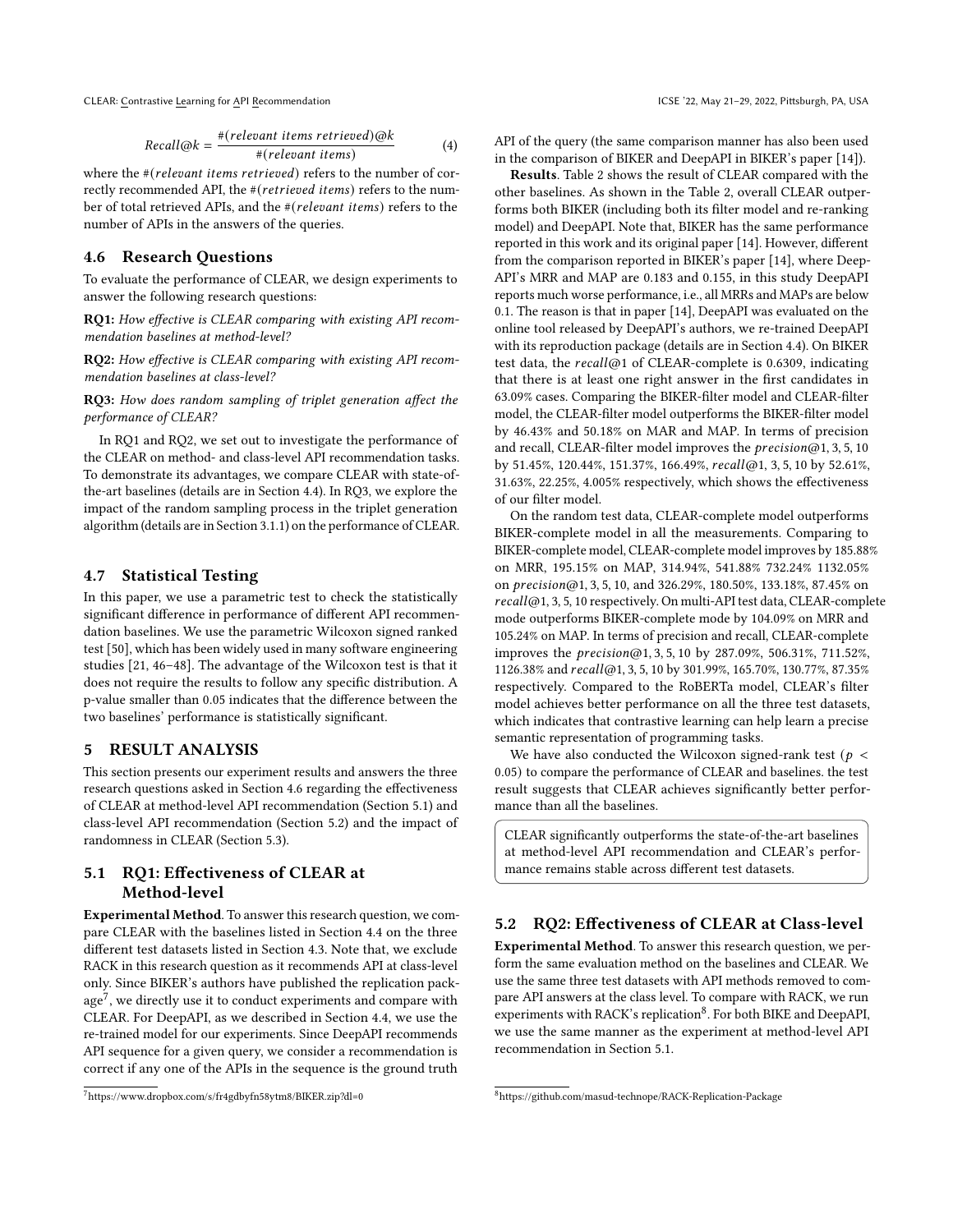<span id="page-7-1"></span>

| Method-level                  |            |                        |        | BIKER-filter   BIKER-complete   DeepAPI |        |        |        | RoBERTa CLEAR-filter   CLEAR-complete |
|-------------------------------|------------|------------------------|--------|-----------------------------------------|--------|--------|--------|---------------------------------------|
|                               | <b>MRR</b> |                        | 0.4318 | 0.6225                                  | 0.0313 | 0.4098 | 0.6319 | 0.7551                                |
|                               | MAP        |                        | 0.4260 | 0.6175                                  | 0.0102 | 0.4088 | 0.6398 | 0.7655                                |
|                               |            | P@1                    | 0.2777 | 0.4642                                  | 0.0088 | 0.2341 | 0.4206 | 0.4682                                |
| <b>BIKER</b> test data        | Precision  | P@3                    | 0.2328 | 0.2486                                  | 0.0073 | 0.2632 | 0.5132 | 0.5502                                |
|                               |            | P@5                    | 0.2071 | 0.1698                                  | 0.0140 | 0.2563 | 0.5206 | 0.5531                                |
|                               |            | P@10                   | 0.1928 | 0.0956                                  | 0.0123 | 0.2305 | 0.5138 | 0.5563                                |
|                               |            | R@1                    | 0.2678 | 0.4503                                  | 0.0029 | 0.2321 | 0.4087 | 0.6309                                |
|                               | Recall     | R@3                    | 0.5019 | 0.7142                                  | 0.0066 | 0.4980 | 0.6607 | 0.7638                                |
|                               |            | R@5                    | 0.5972 | 0.8134                                  | 0.0227 | 0.6130 | 0.7301 | 0.7956                                |
|                               |            | R@10                   | 0.7440 | 0.9166                                  | 0.0403 | 0.7182 | 0.7738 | 0.8551                                |
|                               | <b>MRR</b> |                        | 0.2448 | 0.2813                                  | 0.0336 | 0.2912 | 0.7573 | 0.8042                                |
|                               | <b>MAP</b> |                        | 0.2357 | 0.2724                                  | 0.0104 | 0.2855 | 0.7612 | 0.8040                                |
|                               | Precision  | $\overline{P\omega}$ 1 | 0.1420 | 0.1740                                  | 0.0080 | 0.1940 | 0.6680 | 0.7220                                |
| Random test data              |            | P@3                    | 0.1266 | 0.1103                                  | 0.0057 | 0.1746 | 0.6669 | 0.7080                                |
|                               |            | P@5                    | 0.1160 | 0.0830                                  | 0.0131 | 0.1673 | 0.6495 | 0.6909                                |
|                               |            | P@10                   | 0.1074 | 0.0546                                  | 0.0137 | 0.1524 | 0.6233 | 0.6727                                |
|                               | Recall     | R@1                    | 0.1298 | 0.1620                                  | 0.0023 | 0.1783 | 0.6383 | 0.6906                                |
|                               |            | R@3                    | 0.2673 | 0.3011                                  | 0.0052 | 0.3093 | 0.8078 | 0.8446                                |
|                               |            | R@5                    | 0.3298 | 0.3791                                  | 0.0203 | 0.3791 | 0.8523 | 0.8840                                |
|                               |            | R@10                   | 0.4418 | 0.4976                                  | 0.0423 | 0.4724 | 0.8954 | 0.9328                                |
|                               | <b>MRR</b> |                        | 0.2296 | 0.2879                                  | 0.0355 | 0.2988 | 0.6495 | 0.5876                                |
|                               | MAP        |                        | 0.2212 | 0.2804                                  | 0.0115 | 0.2895 | 0.6392 | 0.5755                                |
|                               |            | P@1                    | 0.1280 | 0.1860                                  | 0.004  | 0.1970 | 0.6770 | 0.7200                                |
| Multi-API test data Precision |            | P@3                    | 0.1166 | 0.1156                                  | 0.0073 | 0.1766 | 0.6489 | 0.7009                                |
|                               |            | $\overline{P\omega 5}$ | 0.1162 | 0.0850                                  | 0.018  | 0.1692 | 0.6365 | 0.6898                                |
|                               |            | P@10                   | 0.1120 | 0.0542                                  | 0.0153 | 0.1585 | 0.6183 | 0.6647                                |
|                               | Recall     | R@1                    | 0.1155 | 0.1703                                  | 0.0011 | 0.1800 | 0.6406 | 0.6846                                |
|                               |            | R@3                    | 0.2440 | 0.3126                                  | 0.0065 | 0.3183 | 0.7806 | 0.8306                                |
|                               |            | R@5                    | 0.3188 | 0.3795                                  | 0.0278 | 0.3891 | 0.8335 | 0.8758                                |
|                               |            | R@10                   | 0.4443 | 0.4856                                  | 0.0472 | 0.4979 | 0.8793 | 0.9098                                |

Table 2: Performance comparison at method-level (RQ1)

Results. Table [3](#page-8-1) shows the result of CLEAR compared with the other baseline approaches at the class level. Overall, CLEAR outperforms other baselines on each of the three datasets. Among the three baselines, similar to method-level API recommendations, BIKER reports better performance than RACK and DeepAPI.

On BIKER test data, the recall@1 of CLEAR-complete is 80.95%, indicating that there is at least one right answer in the top three candidates in 80.95% cases. Comparing the CLEAR-complete model with RACK, the CLEAR-complete model outperforms RACK by 187.65% in MRR and 196.76% in MAP. In terms of precision and recall, CLEAR-complete improves the  $precision@1$ , 3, 5, 10 by 236.11%, 566.25%, 906.04%, 1684.76% and recall@1 by 242.86%, 158.87%, 144.96%, 129.77% respectively. Comparing the CLEAR-complete model with the BIKER-complete model, the CLEAR-complete model outperforms the BIKER-complete model by 7.70% in MRR and 9.43% in MAP. On the random test data, CLEAR outperforms RACK, BIKER, and DeepAPI in all the measurements. Comparing the CLEARcomplete model with RACK, CLEAR-complete outperforms RACK by 273.41% in MRR, 298.55% in MAP, 432.89% in precision@1, and 455.62% in Recall@1. On the multiple-API test data, CLEARcomplete model outperforms RACK by 187.33% in MRR, 197.04% in MAP. In terms of precision and recall, CLEAR-complete outperforms RACK the *precision*@ 1, 3, 5, 10 by 393.20%, 642.09%, 941.02%, 1617.85% and  $recall@1, 3, 5, 10 by 399.01%, 193.87%, 159.94%, 124.76%$ respectively. Compared to the RoBERTa model, CLEAR filter model

achieves consistently better performance on each of the three datasets, indicating the effectiveness of contrastive learning.

The Wilcoxon signed-rank test ( $p < 0.05$ ) also suggests that CLEAR achieves significantly better performance than all other baseline approaches.

CLEAR significantly outperforms the state-of-the-art baselines at class-level API recommendation and CLEAR's performance remains stable across the three test datasets.

# <span id="page-7-0"></span>5.3 RQ3: Impact of Random Sampling

Experimental Method. In CLEAR's triplet generation, for queries with more than 10 positive or negative samples, CLEAR randomly selects 10 for each query. To understand how does random sampling affects the performance of CLEAR, we re-run the triplet generation 100 times. Please note that fine-tuning the model with full training triplets is very time-consuming so we perform this experiment on a subset of the training triplets containing 92k pairs (i.e., a quarter of the full training triplets).

Result. Table [4](#page-8-2) shows the impact of random sampling on the performance of CLEAR measured by the Average Error and Coefficient of Variation (CV). As we can see from the table, the average error on MRR is 0.85%, indicating that the difference of MRR introduced by random sampling between different runs is 0.85% on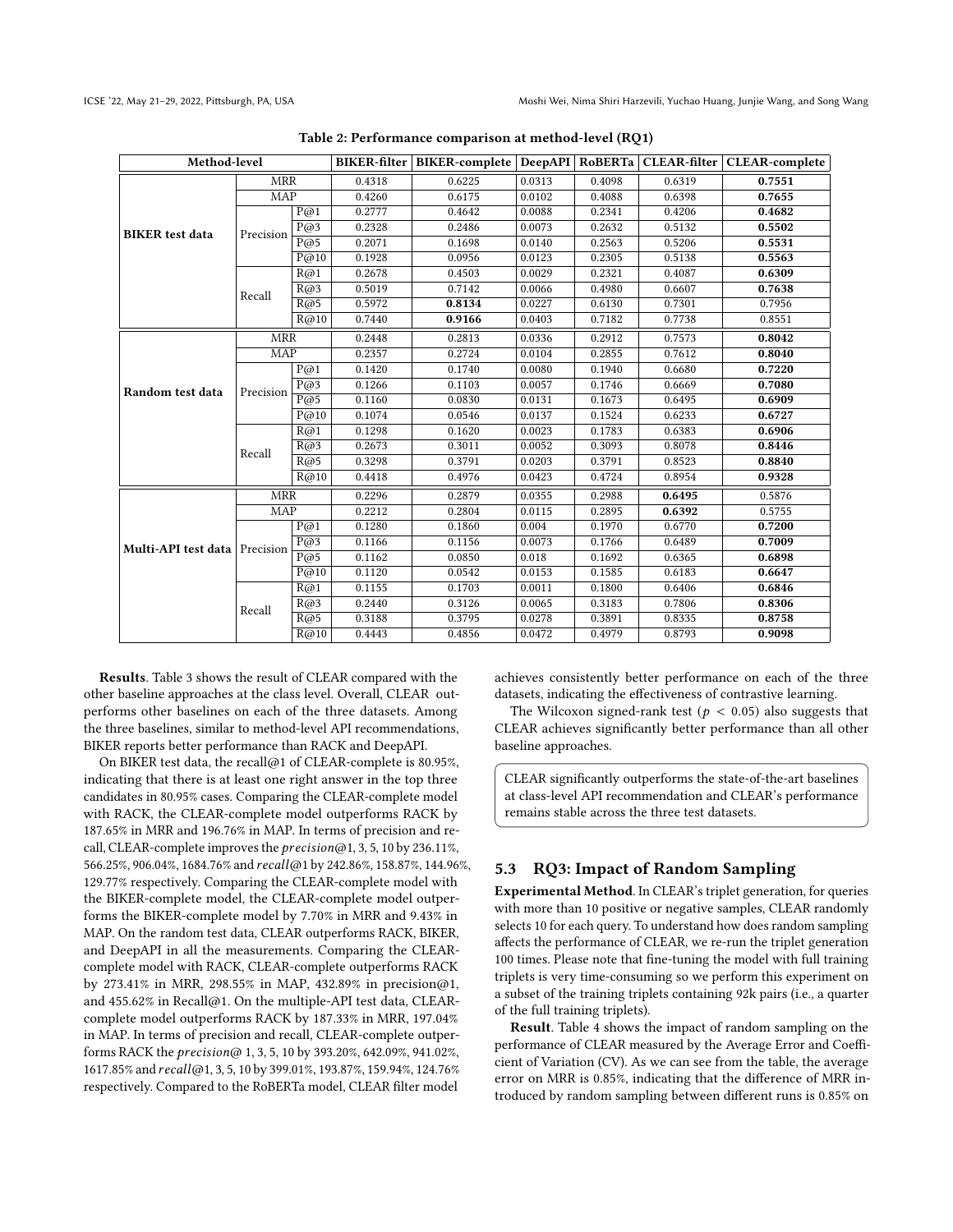<span id="page-8-1"></span>

| Class-level                   |                         |      |        |        |        |        |        |        | BIKER-filter   BIKER-complete   RACK   DeepAPI   RoBERTa   CLEAR-filter   CLEAR-complete |
|-------------------------------|-------------------------|------|--------|--------|--------|--------|--------|--------|------------------------------------------------------------------------------------------|
|                               | <b>MRR</b>              |      | 0.6397 | 0.8138 | 0.3047 | 0.0172 | 0.5761 | 0.7059 | 0.8765                                                                                   |
|                               | <b>MAP</b>              |      | 0.6343 | 0.8138 | 0.3001 | 0.0008 | 0.5769 | 0.7156 | 0.8906                                                                                   |
|                               |                         | P@1  | 0.2777 | 0.4642 | 0.2420 | 0.0044 | 0.3690 | 0.7777 | 0.8134                                                                                   |
| <b>BIKER</b> test data        | Precision               | P@3  | 0.2328 | 0.2486 | 0.1203 | 0.0014 | 0.4404 | 0.7513 | 0.8015                                                                                   |
|                               |                         | P@5  | 0.2071 | 0.1698 | 0.0777 | 0.0079 | 0.4269 | 0.7380 | 0.7817                                                                                   |
|                               |                         | P@10 | 0.1928 | 0.0956 | 0.0420 | 0.0070 | 0.4095 | 0.7182 | 0.7496                                                                                   |
|                               |                         | R@1  | 0.4623 | 0.6865 | 0.2361 | 0.0001 | 0.3611 | 0.5436 | 0.8095                                                                                   |
|                               | Recall                  | R@3  | 0.7559 | 0.9067 | 0.3472 | 0.0001 | 0.7202 | 0.8253 | 0.8988                                                                                   |
|                               |                         | R@5  | 0.8531 | 0.9563 | 0.3750 | 0.0018 | 0.8214 | 0.8750 | 0.9186                                                                                   |
|                               |                         | R@10 | 0.9424 | 0.9880 | 0.4067 | 0.0035 | 0.9226 | 0.8988 | 0.9345                                                                                   |
|                               | <b>MRR</b>              |      | 0.4060 | 0.4515 | 0.2343 | 0.0206 | 0.4426 | 0.8467 | 0.8749                                                                                   |
|                               | $\overline{\text{MAP}}$ |      | 0.3961 | 0.4408 | 0.2207 | 0.0010 | 0.4410 | 0.8536 | 0.8796                                                                                   |
|                               | Precision               | P@1  | 0.1420 | 0.1740 | 0.1520 | 0.0060 | 0.3030 | 0.7800 | 0.8100                                                                                   |
| Random test data              |                         | P@3  | 0.1266 | 0.1103 | 0.0989 | 0.0026 | 0.2976 | 0.7719 | 0.8093                                                                                   |
|                               |                         | P@5  | 0.1160 | 0.0830 | 0.0722 | 0.0076 | 0.2925 | 0.7611 | 0.7989                                                                                   |
|                               |                         | P@10 | 0.1074 | 0.0546 | 0.0431 | 0.0085 | 0.2810 | 0.7400 | 0.7809                                                                                   |
|                               | Recall                  | R@1  | 0.2473 | 0.3103 | 0.1395 | 0.0002 | 0.2833 | 0.7473 | 0.7751                                                                                   |
|                               |                         | R@3  | 0.4573 | 0.4881 | 0.2728 | 0.0003 | 0.4988 | 0.8806 | 0.9113                                                                                   |
|                               |                         | R@5  | 0.5568 | 0.5571 | 0.3308 | 0.0016 | 0.5908 | 0.9133 | 0.9403                                                                                   |
|                               | R@10                    |      | 0.6633 | 0.6880 | 0.3968 | 0.0039 | 0.7063 | 0.9395 | 0.9606                                                                                   |
|                               | <b>MRR</b>              |      | 0.3829 | 0.4458 | 0.2511 | 0.0193 | 0.4351 | 0.7702 | 0.7215                                                                                   |
|                               | MAP                     |      | 0.3763 | 0.4371 | 0.2406 | 0.001  | 0.4288 | 0.7684 | 0.7147                                                                                   |
|                               |                         | P@1  | 0.1280 | 0.1860 | 0.1620 | 0.002  | 0.3040 | 0.7720 | 0.7990                                                                                   |
| Multi-API test data Precision |                         | P@3  | 0.1166 | 0.1156 | 0.1069 | 0.0013 | 0.2843 | 0.7513 | 0.7933                                                                                   |
|                               |                         | P@5  | 0.1162 | 0.0850 | 0.0758 | 0.0094 | 0.2803 | 0.7415 | 0.7891                                                                                   |
|                               |                         | P@10 | 0.1120 | 0.0542 | 0.0448 | 0.0087 | 0.2698 | 0.7312 | 0.7696                                                                                   |
|                               |                         | R@1  | 0.2263 | 0.3048 | 0.1525 | 0.0077 | 0.2811 | 0.7340 | 0.7610                                                                                   |
|                               | Recall                  | R@3  | 0.4341 | 0.4901 | 0.3003 | 0.0016 | 0.4830 | 0.8458 | 0.8825                                                                                   |
|                               |                         | R@5  | 0.5298 | 0.5620 | 0.3548 | 0.0024 | 0.5756 | 0.8853 | 0.9223                                                                                   |
|                               |                         | R@10 | 0.6688 | 0.6668 | 0.4208 | 0.0045 | 0.6905 | 0.9226 | 0.9458                                                                                   |

Table 3: Performance comparison at class-level (RQ2)

#### <span id="page-8-2"></span>Table 4: Impact the random sampling in triplet generation

| Metric                                        | $MRR$   MAP     |  |  |
|-----------------------------------------------|-----------------|--|--|
| Average Error                                 | $0.85\%$ 0.84\% |  |  |
| Coefficient of Variation (CV)   0.004   0.011 |                 |  |  |

average. The Coefficient of Variation is calculated by  $CV = \sigma / \mu$  [\[8\]](#page-10-16), where  $\sigma$  is the standard deviation and  $\mu$  is the mean. The CV of our result suggests that the difference introduced by random sampling is negligible.

The impact of random sampling in triplet generation on the performance of CLEAR is negligible, which shows the robustness of CLEAR.

## <span id="page-8-0"></span>6 DISCUSSIONS

This section discusses open questions regarding the performance and threads to validity of CLEAR .

# 6.1 Why CLEAR Outperforms Existing Baselines?

To understand why CLEAR significantly outperforms the baselines introduced in Section [4.4,](#page-5-3) we visualize the embedding of the API search space of the model before and after contrastive training. Specifically, we use the Uniform Manifold Approximation and Projection (UMAP) [\[18\]](#page-10-17) approach to reduce the dimension of the

BERT-based sentence embedding to two dimensions. Then we label the embedding vectors with the Hierarchical Density-Based Spatial Clustering of Applications with Noise (HDBSCAN) [\[3\]](#page-10-18), an unsupervised cluster classification approach for the coloring.

Figure [5](#page-9-1) shows the visualization, in which the upper graph shows the sentence embedding visualization of the training samples on the model before we apply contrastive training, in which the points represent the sentence embedding vectors in two-dimensional space and the color of the points indicates the APIs. From the visualization, we can see that the majority of the APIs are mixed and the boundary of each API is not clear. This graph shows clearly that it is very hard to draw the decision boundary for different clusters in the model before contrastive training. Since the training target of contrastive training is to minimize the distance between semantically equivalent sentences and maximize the distance between the irrelevant sentence, the margin between clusters should be larger and clearer after training.

To support the above hypothesis, we also apply the same visualization approach to the fine-tuned model after we applied contrastive training. Figure [5](#page-9-1) lower graph shows the sentence embedding visualization of the training samples after contrastive training. From this figure, we can see clear cluster patterns of the query embedding vectors. Most of the APIs are from dense clusters and the margin space between clusters is relatively clear. This visualization supports our hypothesis of contrastive training, meaning that the contrastive training does pull semantic equivalent queries together and separates the irrelevant vectors apart.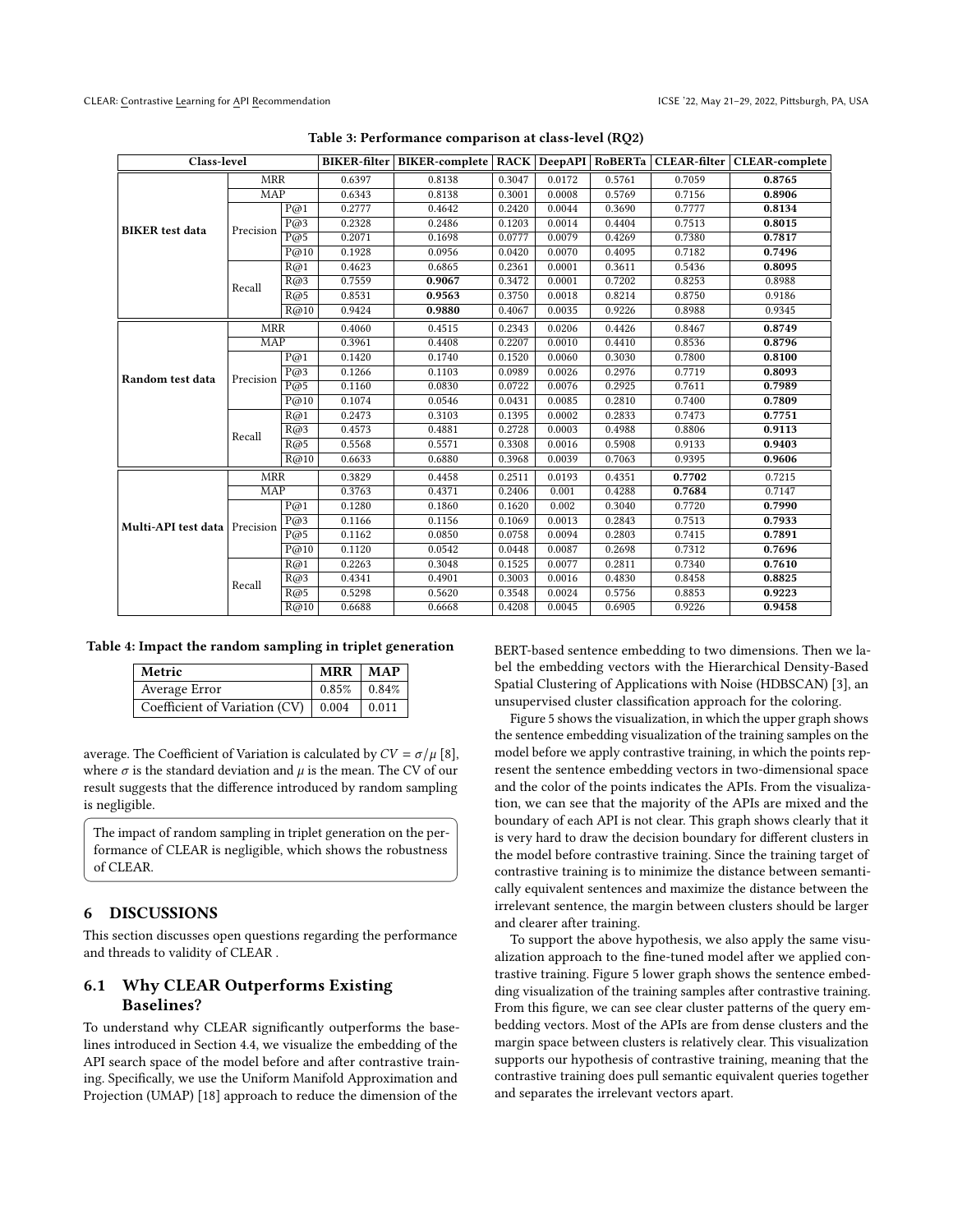|             | <b>Ouestion</b>                                                                 | <b>API</b> answers                            |
|-------------|---------------------------------------------------------------------------------|-----------------------------------------------|
| input query | How to convert DateFormat "Fri Jan 08 13:48:16 GMT+05:30 2021" to java.sql.Date | $\checkmark$ java.text.SimpleDateFormat.parse |
| 1st         | How to parse "Thu Aug 04 00:00:00 IST 2011" to "04-08-2011"?                    | $\sqrt{}$ java.text.SimpleDateFormat.parse    |
| 2nd         | Converting "2010-02-15T20:05:28.000Z" in GMT format using Java                  | $\checkmark$ java.text.SimpleDateFormat.parse |
| 3rd         | Convert String date into java.util.Date in the dd/MM/yyyy format                | Xjava.text.DateFormat.format                  |
| 4th         | Date format and the hour is always 12:00:00.000                                 | $X$ java.time.Instant.parse                   |
| input query | How to retrive value from property file which are present outside of the app    | $\checkmark$ java.util.Properties.load        |
| 1st         | How to close the fileInputStream while reading the property file                | $\checkmark$ java.util.Properties.load        |
| 2nd         | Using Maven properties to connect to a database                                 | Xjava.lang.System.getProperty                 |
| 3rd         | Why do we need Properties class in java?                                        | Xjava.util.Properties.load                    |
| 4th         | Issue reading a file path from a Properties file                                | $X$ java.util.Properties.store                |

<span id="page-9-3"></span>Table 5: Recommendation results (i.e., APIs and top similar questions) of CLEAR for example queries. √ indicates the groundtruth API and ✗ indicates the recommended API is incorrect.

<span id="page-9-1"></span>

Figure 5: Visualization of API question sentence embedding before (i.e., the upper image) and after (i.e., the lower image) contrastive training.

# 6.2 CLEAR in the Real-world Practice

We run CLEAR, BIKER, RACK, and DeepAPI on 50 recent Java-related questions from Stack Overflow<sup>[9](#page-9-2)</sup>. Comparing the top 10 recommended APIs, CLEAR successfully recommends APIs for 34 queries, BIKER successfully recommends APIs for 23 queries, RACK successfully recommends APIs for 4 queries, and DeepAPI successfully recommends APIs for 2 queries.

We selected two random examples that can be solved by CLEAR only for demonstration. Table [5](#page-9-3) shows the recommendation results of CLEAR for the two example latest SO posts. The first example is about converting date formats, we can see that CLEAR can understand the concept of time in multiple formats and pick the keyword "convert" correctly. The result shows that CLEAR is not suffering from the lexical similarity pitfall concerning the time format and

<span id="page-9-2"></span><sup>9\*</sup>The full list can be found in the reproduction package

is able to recommend correct APIs. The second example is about property file access,the semantic of the question is "how to load property files" and the CLEAR is able to get the keywords that are the most related to the question, i.e., "property file" and "retrieve". We also see that the keyword "reading", the synonym of "retrieve", is correctly recognized as well.

Through the above two case studies, we can see that the CLEAR is more effective in capturing the semantic of the API queries regardless of the lexical information, thus can be used for API recommendation in a real-world application.

#### 6.3 Threat to Validity

Internal Validity. Our code has been checked to ensure our implementation is correct and the questions in the testing dataset are not included in the question base. And we reuse the replication packages of the baselines to ensure their correctness. In addition, although the dataset collected from SO is being filtered by heuristic rules, there are still noises in the dataset due to the openness of SO, which may affect the performance of the CLEAR.

External Validity. In this work, we used the dataset published by BIKER to demonstrate the effectiveness of CLEAR, which only supports Java API recommendations. The performance of CLEAR can be different on API recommendation for other programming languages. In addition, as the dataset only contains questions from Stack Overflow, CLEAR might perform differently on data collected from other online forums. Future study is needed to examine the performance of CLEAR on data from other sources.

Construct Validity We use MRR, MAP, precision@k, and recall@k to measure the performance of API recommendation [\[14,](#page-10-1) [35\]](#page-11-4), our approach might have different performance under other metrics. In this work, we assume that SO questions with the same API answer as semantically equivalent when contrastively training our BERTbased sentence embedding. Future study is needed to examine our assumption on API Q&A pairs from other sources or other tasks.

# <span id="page-9-0"></span>7 RELATED WORK

# 7.1 API Recommendation

There are many existing studies on API recommendation, including API invocation sequences mining [\[19\]](#page-10-19), dependency graphbased API phrases mining [\[4\]](#page-10-20), API recommendation for feature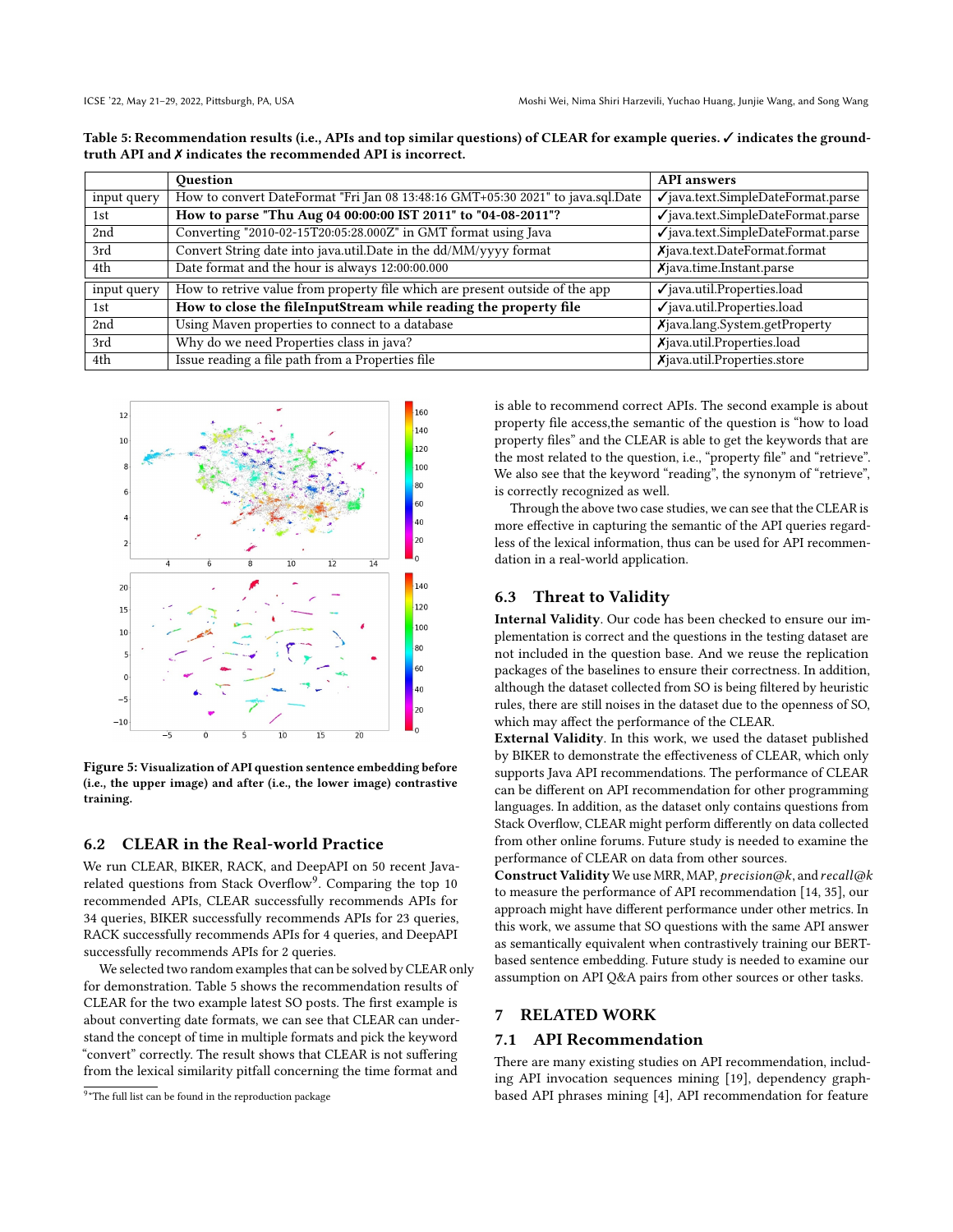requests [\[43\]](#page-11-21), query-API keyword mapping with crowed knowledge [\[35\]](#page-11-4), code snippet synthesis [\[33\]](#page-11-22), similarity-based API recommendation with language model [\[14\]](#page-10-1), and API recommendation based on similarity of functionality verb phrases in functionality descriptions and user queries [\[53\]](#page-11-23).

McMillan et al. [\[19\]](#page-10-19) first presented portfolio, an API recommendation tool that returns code snippets for a programming query. Thung et al. [\[43\]](#page-11-21) introduced historical feature requests combined with official API documents information for API recommendation for new feature requests. Nguyen et al. [\[23\]](#page-11-24) proposed GRALAN, a graph-based language model for object-oriented source codes. Liu et al. [\[16\]](#page-10-2) improved the ranking of the top-10 result of GRALAN by introducing API usage path information to the graph system. Nguyen et al. [\[22\]](#page-10-3) used statistical learning on the commit changes information for API recommendation. Gu et al. [\[11\]](#page-10-0) first introduced a deep learning model to API learning which achieves end-to-end API sequence generation. CLEAR uses RoBERTa as the base model, which is different from DeepAPI. Rahman et al. [\[35\]](#page-11-4) presented RACK, an API recommendation tool leveraging the real API usage data from Stack Overflow [\[26\]](#page-11-25). The difference between the RACK and CLEAR is that CLEAR uses a language model instead of keyword mapping. Huang et al. [\[14\]](#page-10-1) proposed BIKER, which filters the candidate APIs based on the similarity against SO questions and then re-ranks the candidates based on the similarity against official API documentation description. The main difference between BIKER and CLEAR is that CLEAR uses contrastive training instead of unsupervised training in the model building stage.

# 7.2 API Usage Pattern Mining

Xie et al. [\[52\]](#page-11-26) proposed MAPO, an API usage pattern mining tool with various code pattern mining algorithms. Thummalapenta et al. [\[42\]](#page-11-27) proposed PARSEWeb, a java code reuse example generation tool build upon open-source java code data. Tseng et al. [\[44\]](#page-11-28) proposed UP-miner, a toolset that contains thirteen java utility code pattern mining algorithms that improve the performance of UP-miner. Fowkes et al. [\[9\]](#page-10-21) presented PAM, a parameter-free probabilistic algorithm for mining the API usage patterns. Wen et al. [\[49\]](#page-11-29) proposed an API miss-use detection tool that can detect API misuse patterns of Java libraries. Chen et al. [\[5\]](#page-10-22) first applied an unsupervised technique to create analogical API mappings of third-party libraries. Ren et al. [\[37\]](#page-11-30) built an API-constraint knowledge graph for API-misuse detection purpose.

#### <span id="page-10-8"></span>8 CONCLUSION

In this paper, we propose CLEAR, a novel approach for API recommendation. CLEAR uses the BERT-based model for embedding, which produces the embedding of the whole sentence of an API query while considering semantic-related sequential information. It uses contrastive training to better capture the semantics of the API queries regardless of the lexical information. Our experiment results confirm the effectiveness of the CLEAR for both methods- and class-level API recommendation. Our case study with CLEAR on the latest SO posts further demonstrates its practical value.

In the future, we plan to extend CLEAR to other tasks such as third-party API recommendation, Linux command search, code snippet search, and program patch search.

#### 9 ACKNOWLEDGMENTS

The authors thank the anonymous reviewers for their feedback which helped improve this paper. This work is supported by the Natural Sciences and Engineering Research Council of Canada (NSERC), the National Natural Science Foundation of China under grant No.62072442, and Youth Innovation Promotion Association Chinese Academy of Sciences.

## **REFERENCES**

- <span id="page-10-5"></span>[1] Laura Aina, Kristina Gulordava, and Gemma Boleda. 2019. Putting words in context: LSTM language models and lexical ambiguity. arXiv:1906.05149 (2019).
- <span id="page-10-13"></span>Ekaba Bisong. 2019. Google colaboratory. In Building Machine Learning and Deep Learning Models on Google Cloud Platform. Springer, 59–64.
- <span id="page-10-18"></span>[3] Ricardo JGB Campello, Davoud Moulavi, and Jörg Sander. 2013. Density-based clustering based on hierarchical density estimates. In Pacific-Asia conference on knowledge discovery and data mining. Springer, 160–172.
- <span id="page-10-20"></span>[4] Wing-Kwan Chan, Hong Cheng, and David Lo. 2012. Searching connected API subgraph via text phrases. In Proceedings of the ACM SIGSOFT 20th International Symposium on the Foundations of Software Engineering. 1–11.
- <span id="page-10-22"></span>[5] Chunyang Chen, Zhenchang Xing, Yang Liu, and Kent Long Xiong Ong. 2019. Mining likely analogical apis across third-party libraries via large-scale unsupervised api semantics embedding. IEEE Transactions on Software Engineering  $(2019)$ .
- <span id="page-10-14"></span>[6] Ting Chen, Simon Kornblith, Kevin Swersky, Mohammad Norouzi, and Geoffrey Hinton. 2020. Big self-supervised models are strong semi-supervised learners. arXiv preprint arXiv:2006.10029 (2020).
- <span id="page-10-7"></span>Jacob Devlin, Ming-Wei Chang, Kenton Lee, and Kristina Toutanova. 2018. Bert: Pre-training of deep bidirectional transformers for language understanding. arXiv preprint arXiv:1810.04805 (2018).
- <span id="page-10-16"></span>[8] Brian Everitt and Anders Skrondal. 2002. The Cambridge dictionary of statistics. Vol. 106. Cambridge University Press Cambridge.
- <span id="page-10-21"></span>[9] Jaroslav Fowkes and Charles Sutton. 2016. Parameter-free probabilistic API mining across GitHub. In Proceedings of the 2016 24th ACM SIGSOFT international symposium on foundations of software engineering. 254–265.
- <span id="page-10-6"></span>[10] Xiaodong Gu, Hongyu Zhang, and Sunghun Kim. 2018. Deep code search. In 2018 IEEE/ACM 40th International Conference on Software Engineering (ICSE). IEEE, 933–944.
- <span id="page-10-0"></span>[11] Xiaodong Gu, Hongyu Zhang, Dongmei Zhang, and Sunghun Kim. 2016. Deep API learning. In Proceedings of the 2016 24th ACM SIGSOFT International Symposium on Foundations of Software Engineering. 631–642.
- <span id="page-10-4"></span>[12] Zellig S Harris. 1954. Distributional structure. Word 10, 2-3 (1954), 146–162.
- <span id="page-10-11"></span>Elad Hoffer and Nir Ailon. 2015. Deep metric learning using triplet network. In International workshop on similarity-based pattern recognition. Springer, 84–92.
- <span id="page-10-1"></span>[14] Qiao Huang, Xin Xia, Zhenchang Xing, David Lo, and Xinyu Wang. 2018. API method recommendation without worrying about the task-API knowledge gap. In 2018 33rd IEEE/ACM International Conference on Automated Software Engineering (ASE). IEEE, 293–304.
- <span id="page-10-12"></span>[15] Prannay Khosla, Piotr Teterwak, Chen Wang, Aaron Sarna, Yonglong Tian, Phillip Isola, Aaron Maschinot, Ce Liu, and Dilip Krishnan. 2020. Supervised contrastive learning. arXiv preprint arXiv:2004.11362 (2020).
- <span id="page-10-2"></span>[16] Xiaoyu Liu, LiGuo Huang, and Vincent Ng. 2018. Effective API recommendation without historical software repositories. In Proceedings of the 33rd ACM/IEEE International Conference on Automated Software Engineering. 282–292.
- <span id="page-10-10"></span>[17] Yinhan Liu, Myle Ott, Naman Goyal, Jingfei Du, Mandar Joshi, Danqi Chen, Omer Levy, Mike Lewis, Luke Zettlemoyer, and Veselin Stoyanov. 2019. Roberta: A robustly optimized bert pretraining approach. arXiv preprint arXiv:1907.11692  $(2019)$
- <span id="page-10-17"></span>[18] Leland McInnes, John Healy, and James Melville. 2018. Umap: Uniform manifold approximation and projection for dimension reduction. arXiv preprint arXiv:1802.03426 (2018).
- <span id="page-10-19"></span>[19] Collin McMillan, Mark Grechanik, Denys Poshyvanyk, Qing Xie, and Chen Fu. 2011. Portfolio: finding relevant functions and their usage. In Proceedings of the 33rd International Conference on Software Engineering. 111–120.
- <span id="page-10-9"></span>[20] Tomas Mikolov, Ilya Sutskever, Kai Chen, Greg Corrado, and Jeffrey Dean. 2013. Distributed representations of words and phrases and their compositionality. arXiv preprint arXiv:1310.4546 (2013).
- <span id="page-10-15"></span>[21] Jaechang Nam and Sunghun Kim. 2015. Clami: Defect prediction on unlabeled datasets (t). In 2015 30th IEEE/ACM International Conference on Automated Software Engineering (ASE). IEEE, 452–463.
- <span id="page-10-3"></span>[22] Anh Tuan Nguyen, Michael Hilton, Mihai Codoban, Hoan Anh Nguyen, Lily Mast, Eli Rademacher, Tien N Nguyen, and Danny Dig. 2016. API code recommendation using statistical learning from fine-grained changes. In Proceedings of the 2016 24th